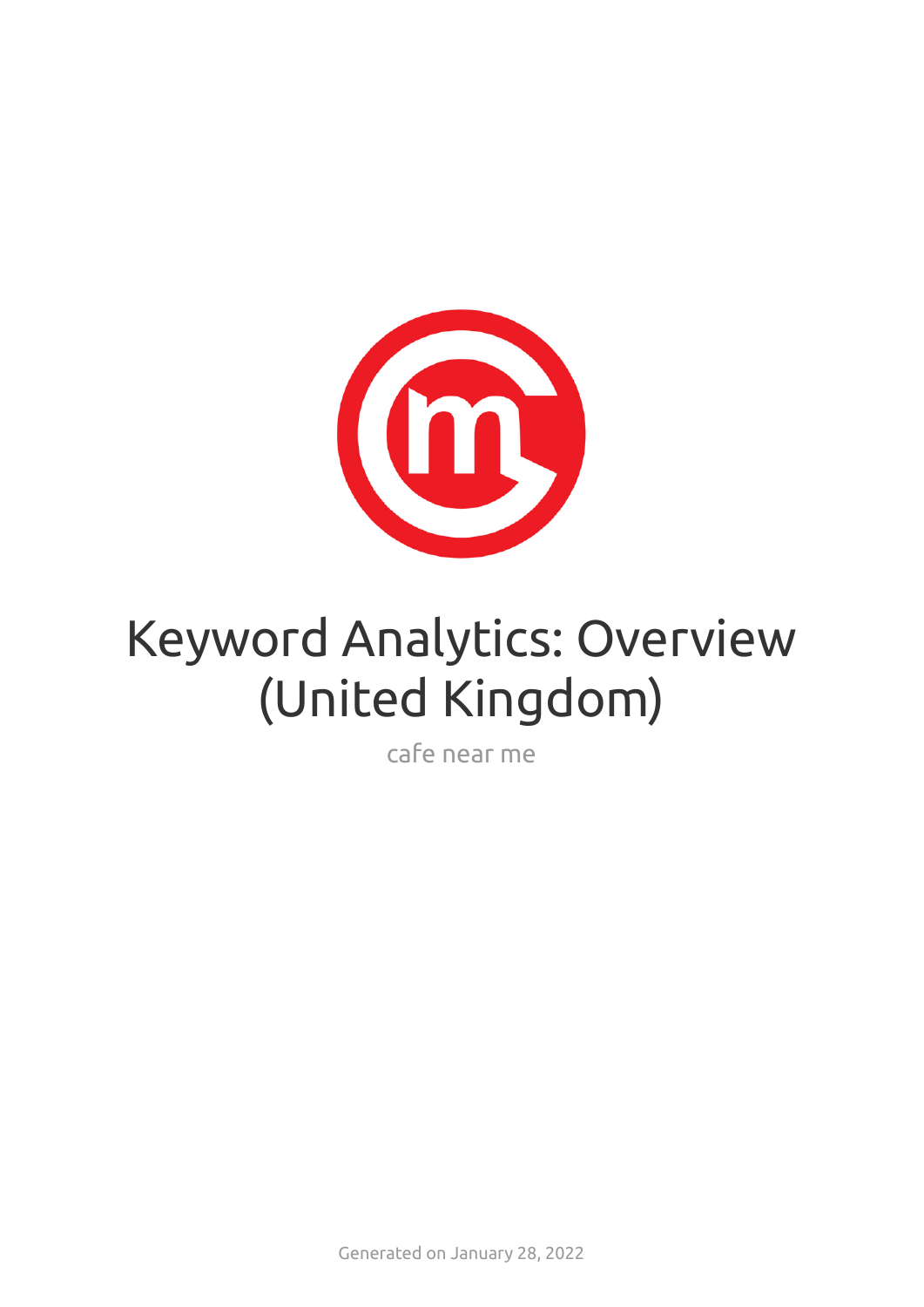

## Table of contents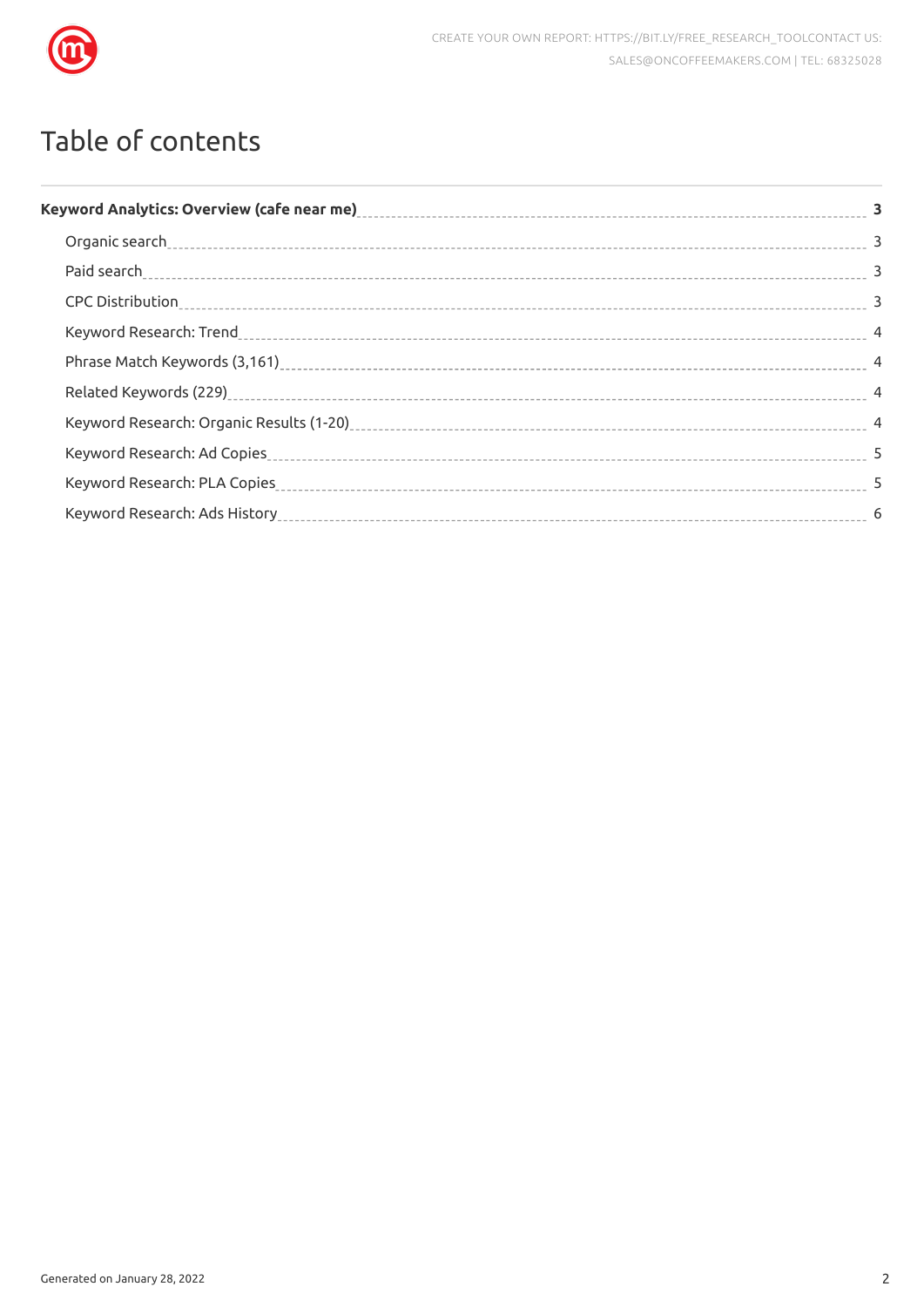

## <span id="page-2-0"></span>**Keyword Analytics: Overview (cafe near me)**

#### <span id="page-2-1"></span>**Organic search**

UK | cafe near me

<span id="page-2-2"></span>

| Volume             | 301.0K |
|--------------------|--------|
| Number of results  | 4.0B   |
| <b>Paid search</b> |        |
| CPC (USD)          | 0.89   |
| Competition        | 0.05   |
|                    |        |

#### <span id="page-2-3"></span>**CPC Distribution**

UK | cafe near me

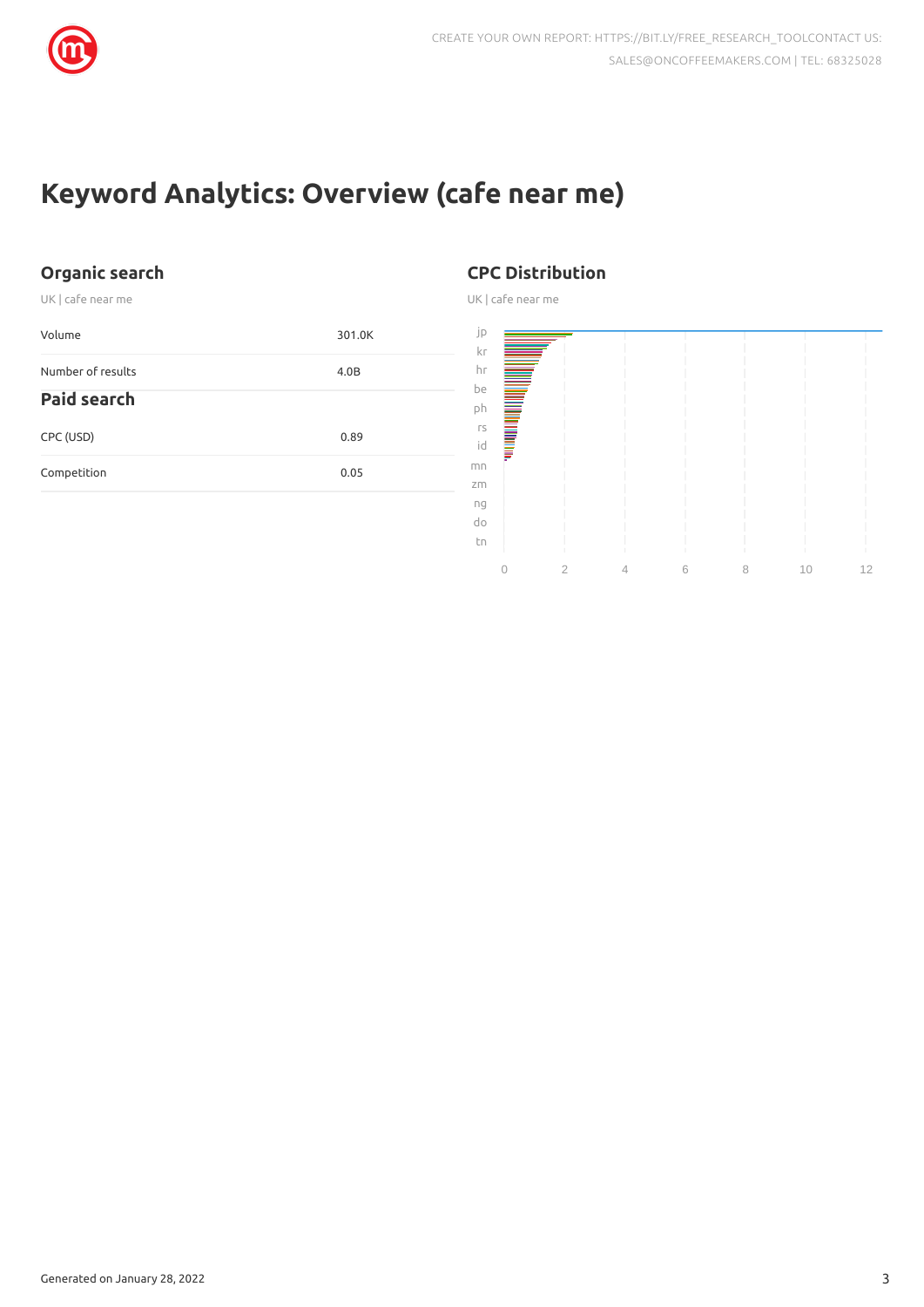

#### <span id="page-3-0"></span>**Keyword Research: Trend**

UK | cafe near me



#### <span id="page-3-1"></span>**Phrase Match Keywords (3,161)**

#### <span id="page-3-2"></span>**Related Keywords (229)**

| UK   cafe near me      |         |           | UK   cafe near me     |        |           |  |
|------------------------|---------|-----------|-----------------------|--------|-----------|--|
| Keyword                | Volume  | CPC (USD) | Keyword               | Volume | CPC (USD) |  |
| cafe near me           | 301,000 | 0.89      | cafe near my location | 390    | 0.81      |  |
| internet cafe near me  | 18,100  | 1.05      | cafe's near me        | 880    | 0.94      |  |
| cafes open near me     | 12,100  | 1.01      | coffee shops near me  | 74,000 | 0.93      |  |
| breakfast cafe near me | 6,600   | 0.87      | cafes open near me    | 12,100 | 1.01      |  |
| cafe near me open now  | 6,600   | 0.89      | afes near me          | 70     | 0.00      |  |

#### <span id="page-3-3"></span>**Keyword Research: Organic Results (1-20)**

UK | cafe near me

- 1 <https://www.tripadvisor.co.uk/Restaurants-c8-Cafe.html> tripadvisor.co.uk
- 2 [https://www.tripadvisor.co.uk/Restaurants-g503933-c8-Chorley\\_Lancashire\\_England.html](https://www.tripadvisor.co.uk/Restaurants-g503933-c8-Chorley_Lancashire_England.html) tripadvisor.co.uk
- 3 https://www.visitlancashire.com/food-and-drink/where-to-eat-and-drink/cafes-tea-rooms-and-coffee-shops visitlancashire.com
- 4 <https://cafenucleus.co.uk/> cafenucleus.co.uk
- 5 https://www.timeout.com/london/food-drink/londons-best-cafes-and-coffee-shops timeout.com
- 6 <https://www.just-eat.co.uk/takeaway/nearme/cafe> just-eat.co.uk
- 7 <https://www.ubereats.com/gb/near-me/cafe> ubereats.com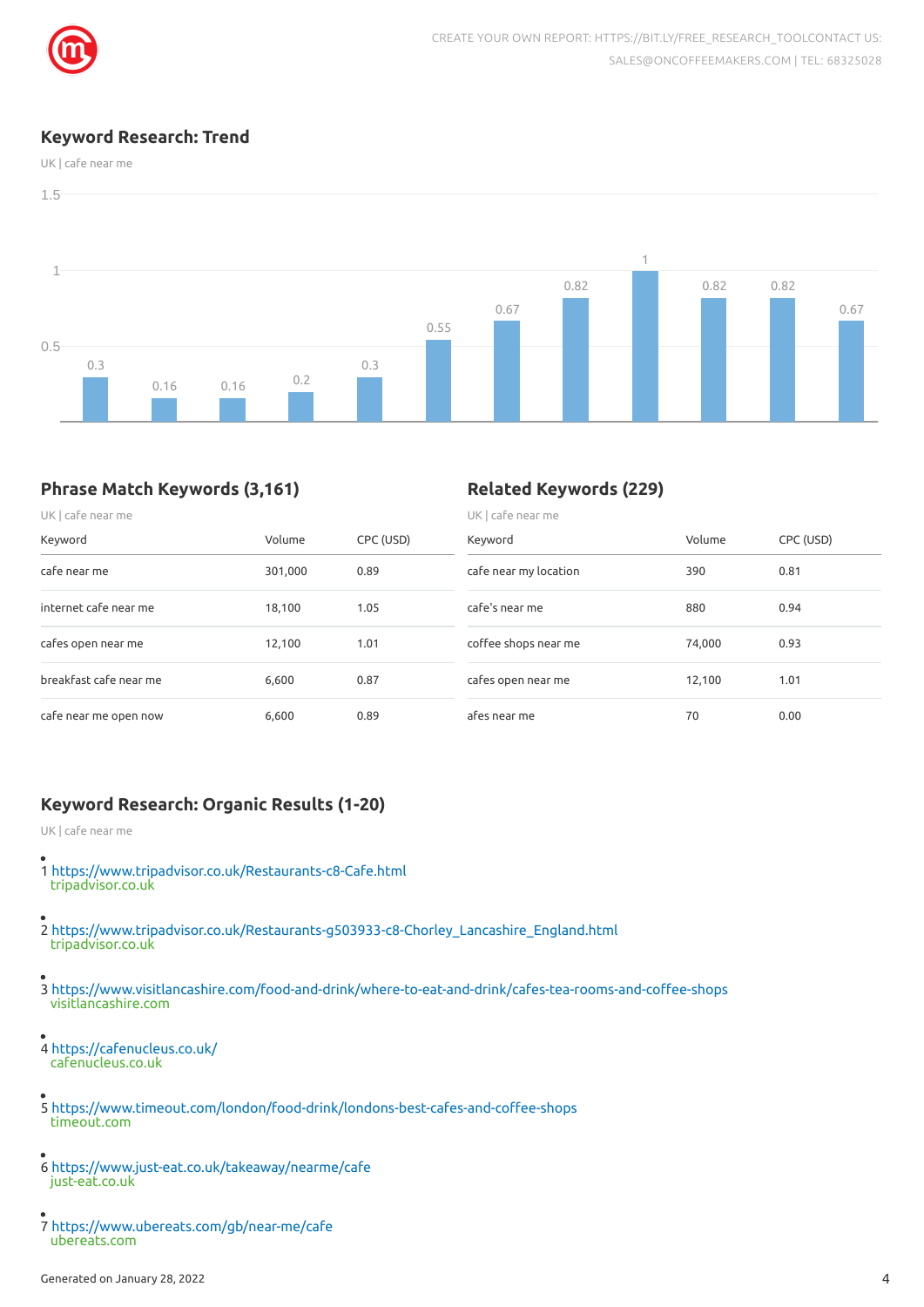

- 8 <https://www.zomato.com/cafes-near-me> zomato.com
- 9 <https://www.visitstoke.co.uk/food-and-drink/cafes-and-tearooms> visitstoke.co.uk
- 10 <https://bridgesandballoons.com/best-cafes-in-bristol/> bridgesandballoons.com
- 11 <https://www.northantslife.co.uk/northants-recommends/northampton/cafes/> northantslife.co.uk
- 12 <https://www.happycow.net/> happycow.net
- 13 <https://www.rosascafe.com/> rosascafe.com
- 14 <https://thebreakfastclubcafes.com/> thebreakfastclubcafes.com
- 15 <https://www.phocafe.co.uk/> phocafe.co.uk
- 16 <https://thefrontroomcafe.london/> thefrontroomcafe.london
- 17 [https://www.instagram.com/cafe\\_nearme/](https://www.instagram.com/cafe_nearme/) instagram.com
- 18 <https://www.visitwiltshire.co.uk/food-and-drink/cafes-and-tea-rooms> visitwiltshire.co.uk
- 19 <https://restaurantguru.com/> restaurantguru.com
- 20 <https://www.cerealkillercafe.co.uk/> cerealkillercafe.co.uk

#### <span id="page-4-0"></span>**Keyword Research: Ad Copies**

UK | cafe near me



#### <span id="page-4-1"></span>**Keyword Research: PLA Copies**